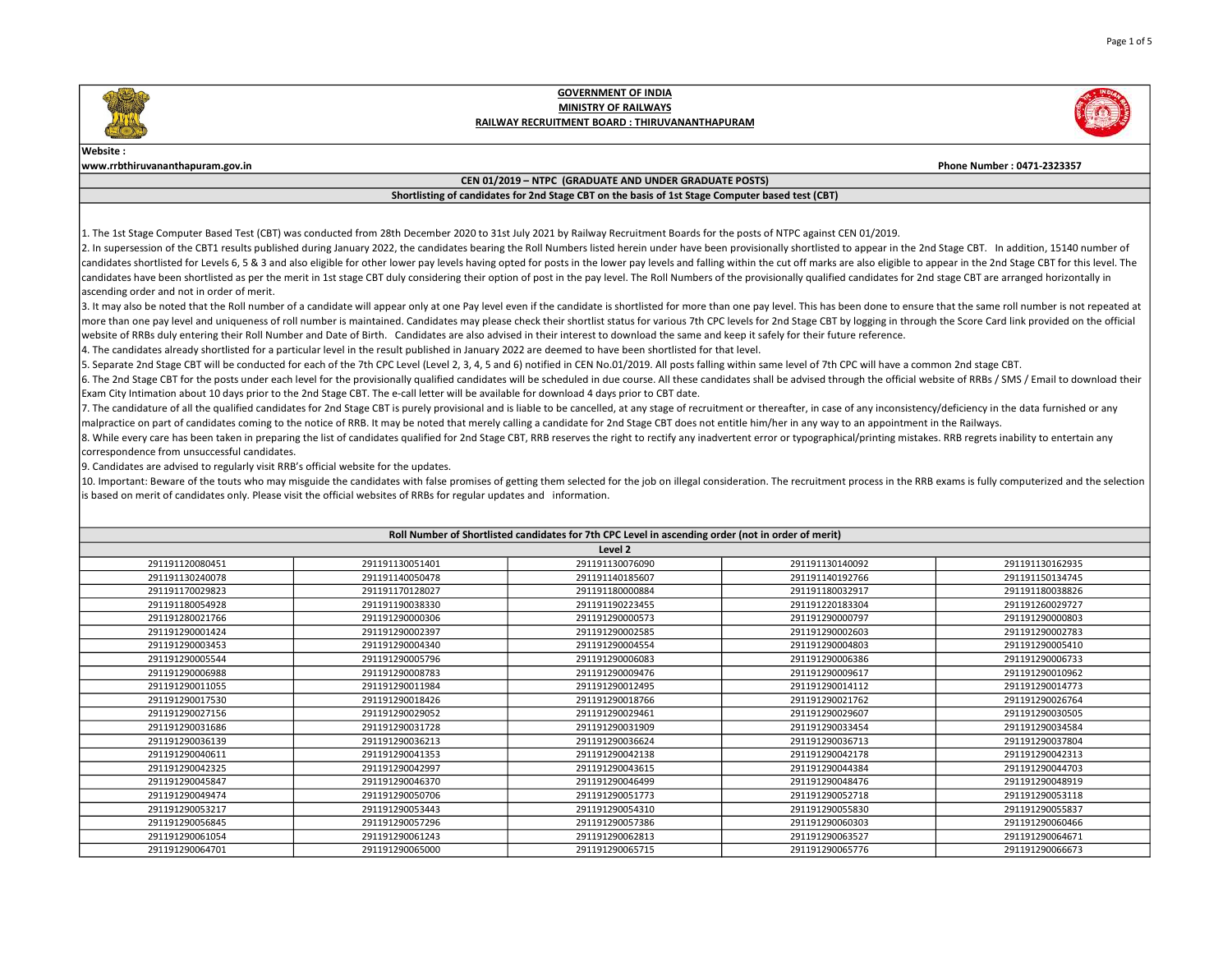

| Phone Number: 0471-2323357<br>www.rrbthiruvananthapuram.gov.in<br>CEN 01/2019 - NTPC (GRADUATE AND UNDER GRADUATE POSTS) |                 |                 |                 |                 |  |
|--------------------------------------------------------------------------------------------------------------------------|-----------------|-----------------|-----------------|-----------------|--|
|                                                                                                                          |                 |                 |                 |                 |  |
| 291191290069126                                                                                                          | 291191290069162 | 291191290069492 | 291191290069787 | 291191290069887 |  |
| 291191290070249                                                                                                          | 291191290070397 | 291191290070734 | 291191290070919 | 291191290071173 |  |
| 291191290071433                                                                                                          | 291191290071522 | 291191290071547 | 291191290071581 | 291191290071649 |  |
| 291191290071708                                                                                                          | 291191290071738 | 291191290073610 | 291191290074073 | 291191290074425 |  |
| 291191290074560                                                                                                          | 291191290074605 | 291191290075439 | 291191290075888 | 291191290076733 |  |
| 291191290077018                                                                                                          | 291191290077052 | 291191290077633 | 291191290077668 | 291191290077939 |  |
| 291191290078548                                                                                                          | 291191290078670 | 291191290079424 | 291191290079463 | 291191290079917 |  |
| 291191290080021                                                                                                          | 291191290080271 | 291191290081198 | 291191290081414 | 291191290081662 |  |
| 291191290082210                                                                                                          | 291191290083065 | 291191290083105 | 291191290083414 | 291191290083900 |  |
| 291191290084386                                                                                                          | 291191290084871 | 291191290085103 | 291191290085564 | 291191290085574 |  |
| 291191290086052                                                                                                          | 291191290086185 | 291191290090776 | 291191290090908 | 291191290090928 |  |
| 291191290091438                                                                                                          | 291191290092777 | 291191290094215 | 291191290095014 | 291191290095019 |  |
| 291191290095161                                                                                                          | 291191290096606 | 291191290097071 | 291191290097080 | 291191290098048 |  |
| 291191290098061                                                                                                          | 291191290098216 | 291191290098543 | 291191290099430 | 291191290100652 |  |
| 291191290100928                                                                                                          | 291191290101112 | 291191290102569 | 291191290102574 | 291191290103968 |  |
| 291191290104089                                                                                                          | 291191290104431 | 291191290105842 | 291191290106470 | 291191290106533 |  |
| 291191290107028                                                                                                          | 291191290107098 | 291191290108024 | 291191290108270 | 291191290108946 |  |
| 291191290109224                                                                                                          | 291191290109575 | 291191290109687 | 291191290110938 | 291191290112388 |  |
| 291191290112700                                                                                                          | 291191290113523 | 291191290114301 | 291191290114384 | 291191290114760 |  |
| 291191290115323                                                                                                          | 291191290115773 | 291191290115884 | 291191290116358 | 291191290116727 |  |
| 291191290116997                                                                                                          | 291191290117034 | 291191290117334 | 291191290117786 | 291191290118335 |  |
| 291191290120105                                                                                                          | 291191290120106 | 291191290120945 | 291191290121239 | 291191290121437 |  |
| 291191290122018                                                                                                          | 291191290122564 | 291191290122888 | 291191290123172 | 291191290124052 |  |
| 291191290124369                                                                                                          | 291191290124527 | 291191290124892 | 291191290125065 | 291191290125449 |  |
| 291191290126550                                                                                                          | 291191290126950 | 291191290127473 | 291191290130855 | 291191290132191 |  |
| 291191290132389                                                                                                          | 291191290132704 | 291191290132918 | 291191290133327 | 291191290133480 |  |
| 291191290134049                                                                                                          | 291191290135012 | 291191290135563 | 291191290135636 | 291191290135820 |  |
| 291191290136919                                                                                                          | 291191290137533 | 291191290137866 | 291191290137908 | 291191290138987 |  |
| 291191290141042                                                                                                          | 291191290141133 | 291191290142642 | 291191290143169 | 291191290145557 |  |
| 291191290146372                                                                                                          | 291191290148194 | 291191290148644 | 291191290149143 | 291191290149301 |  |
| 291191290149418                                                                                                          | 291191290150590 | 291191290150750 | 291191290150763 | 291191290151075 |  |
| 291191290151253                                                                                                          | 291191290152156 | 291191290152268 | 291191290152713 | 291191290153679 |  |
| 291191290154031                                                                                                          | 291191290154369 | 291191290155302 | 291191290155650 | 291191290155937 |  |
| 291191290156255                                                                                                          | 291191290157104 | 291191290157844 | 291191290157963 | 291191290158216 |  |
| 291191290158583                                                                                                          | 291191290158782 | 291191290159218 | 291191290159674 | 291191290159681 |  |
| 291191290159965                                                                                                          | 291191290160532 | 291191290161580 | 291191290162307 | 291191290163207 |  |
| 291191290163307                                                                                                          | 291191290164089 | 291191290164295 | 291191290165207 | 291191290165573 |  |
| 291191290165613                                                                                                          | 291191290166238 | 291191290166781 | 291191290166980 | 291191290167013 |  |
| 291191290167056                                                                                                          | 291191290176597 | 291191290178344 | 291191290178423 | 291191290180351 |  |
| 291191290182086                                                                                                          | 291191290186154 | 291191290186870 | 291191290188474 | 291191290192615 |  |
| 291191290195766                                                                                                          | 291191290199622 | 291191290202360 | 291191290202672 | 291191290204774 |  |
| 291191290206494                                                                                                          | 291191290206811 | 291191290207726 | 291191290210248 | 291191290210522 |  |
| 291191290214059                                                                                                          | 291191290214541 | 291191290216383 | 291191290216855 | 291191290218052 |  |
| 291191290221489                                                                                                          | 291191290222361 | 291191290227595 | 291191290228689 | 291191290230779 |  |
| 291191290232263                                                                                                          | 291191290237137 | 291191290239133 | 291191290241843 | 291191290242889 |  |
| 291191290250437                                                                                                          | 291191290251510 | 291191290253475 | 291191290254366 | 291191290256059 |  |
| 291191290256637                                                                                                          | 291191290256910 | 291191290256934 | 291191290260245 | 291191290262335 |  |
| 291191290264148                                                                                                          | 291191290264965 | 291191290266945 | 291191290270859 | 291191290271065 |  |

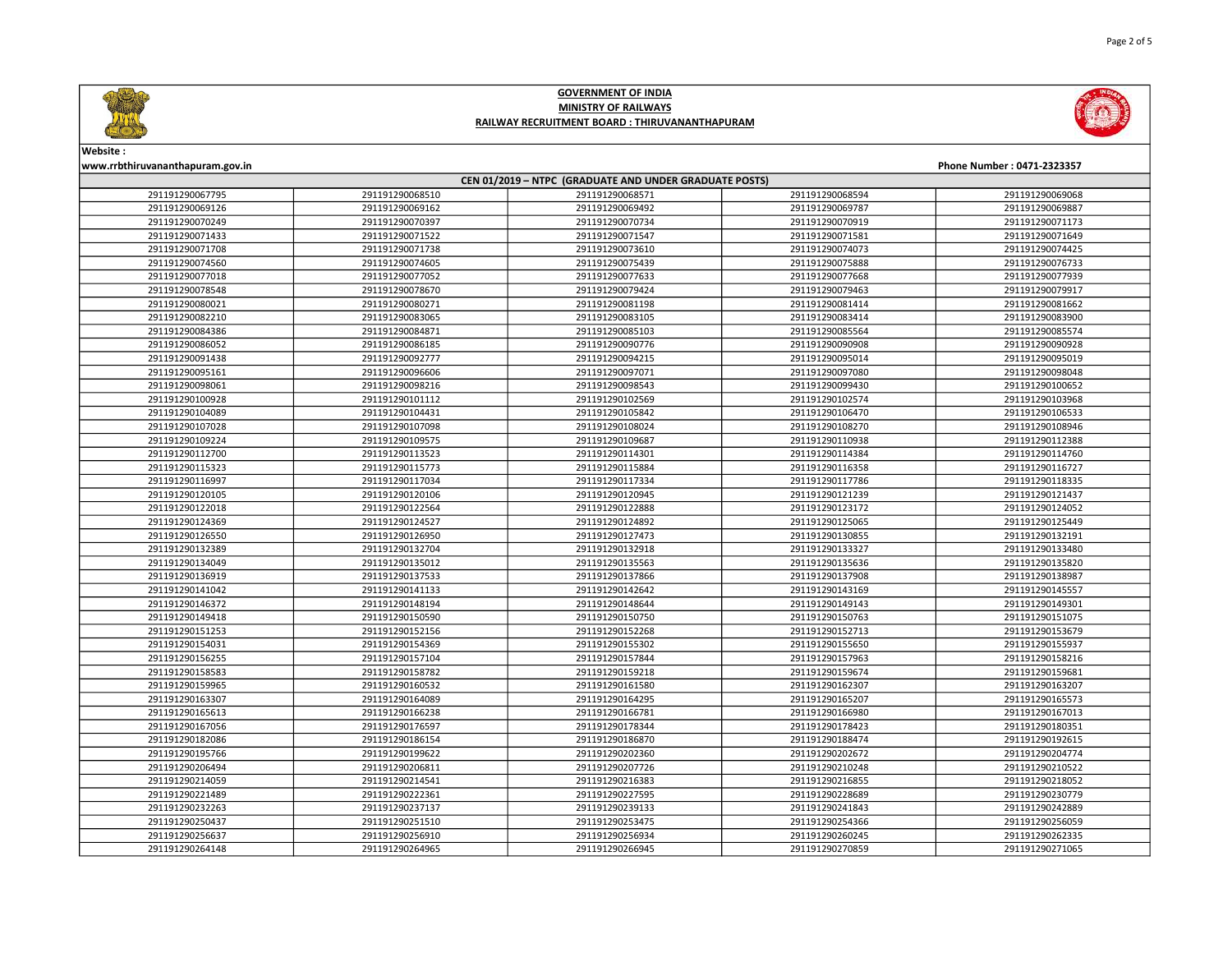

| Website:                                               |                 |                 |                 |                            |
|--------------------------------------------------------|-----------------|-----------------|-----------------|----------------------------|
| www.rrbthiruvananthapuram.gov.in                       |                 |                 |                 | Phone Number: 0471-2323357 |
| CEN 01/2019 - NTPC (GRADUATE AND UNDER GRADUATE POSTS) |                 |                 |                 |                            |
| 291191290276987                                        | 291191300076109 | 291192120031509 | 291192120042149 | 291192120049509            |
| 291192120057809                                        | 291192120059181 | 291192120064006 | 291192120064457 | 291192120071778            |
| 291192120079741                                        | 291192120083714 | 291192120096335 | 291192120099324 | 291192120106284            |
| 291192120119577                                        | 291192120145075 | 291192120150469 | 291192120163824 | 291192120163938            |
| 291192130066306                                        | 291192130139681 | 291192130155594 | 291192140035105 | 291192140047402            |
| 291192140052512                                        | 291192140055557 | 291192140060137 | 291192140064668 | 291192150135462            |
| 291192160008496                                        | 291192170033797 | 291192170035424 | 291192170055000 | 291192170094233            |
| 291192170096295                                        | 291192170097516 | 291192170132763 | 291192170159669 | 291192180006555            |
| 291192180006683                                        | 291192180007050 | 291192180013625 | 291192180025482 | 291192180027236            |
| 291192180030430                                        | 291192180044028 | 291192180055222 | 291192180061295 | 291192180079794            |
| 291192180126314                                        | 291192180223944 | 291192190144400 | 291192190160451 | 291192220080051            |
| 291192220080804                                        | 291192220161045 | 291192240059656 | 291192240161110 | 291192260066546            |
| 291192260104905                                        | 291192260113929 | 291192270144879 | 291192270250049 | 291192280007282            |
| 291192290008908                                        | 291192290008946 | 291192290008979 | 291192290009171 | 291192290010018            |
| 291192290010061                                        | 291192290010103 | 291192290011672 | 291192290012035 | 291192290012538            |
| 291192290013163                                        | 291192290013339 | 291192290013355 | 291192290013637 | 291192290013705            |
| 291192290013733                                        | 291192290014747 | 291192290015826 | 291192290016665 | 291192290016831            |
| 291192290016984                                        | 291192290017030 | 291192290017920 | 291192290018151 | 291192290018203            |
| 291192290019864                                        | 291192290020247 | 291192290020280 | 291192290020456 | 291192290020588            |
| 291192290020887                                        | 291192290022872 | 291192290023784 | 291192290024936 | 291192290025504            |
| 291192290025954                                        | 291192290026174 | 291192290026190 | 291192290026343 | 291192290026443            |
| 291192290026553                                        | 291192290026901 | 291192290026990 | 291192290027572 | 291192290027693            |
| 291192290029280                                        | 291192290029984 | 291192290030463 | 291192290030653 | 291192290034037            |
| 291192290035147                                        | 291192290036880 | 291192290038271 | 291192290039181 | 291192290039981            |
| 291192290040938                                        | 291192290041363 | 291192290042726 | 291192290046895 | 291192290049443            |
| 291192290054831                                        | 291192290054949 | 291192290057123 | 291192290058288 | 291192290060386            |
| 291192290060871                                        | 291192290061917 | 291192290069673 | 291192290070016 | 291192290073908            |
| 291192290075818                                        | 291192290075958 | 291192290078399 | 291192290078999 | 291192290079086            |
| 291192290081059                                        | 291192290085029 | 291192290085881 | 291192290089367 | 291192290089446            |
| 291192290090195                                        | 291192290090997 | 291192290091821 | 291192290092238 | 291192290093469            |
| 291192290096708                                        | 291192290097374 | 291192290098542 | 291192290098622 | 291192290102440            |
| 291192290104382                                        | 291192290104744 | 291192290104757 | 291192290104936 | 291192290105641            |
| 291192290106010                                        | 291192290106558 | 291192290108231 | 291192290109610 | 291192290113390            |
| 291192290113833                                        | 291192290116521 | 291192290118047 | 291192290118790 | 291192290120769            |
| 291192290122026                                        | 291192290122243 | 291192290124064 | 291192290125274 | 291192290125777            |
| 291192290126255                                        | 291192290126951 | 291192290127669 | 291192290128042 | 291192290128247            |
| 291192290128896                                        | 291192290129049 | 291192290129175 | 291192290130569 | 291192290133135            |
| 291192290135128                                        | 291192290135144 | 291192290135290 | 291192290135428 | 291192290136182            |
| 291192290137059                                        | 291192290138062 | 291192290138072 | 291192290138983 | 291192290140657            |
| 291192290140945                                        | 291192290141228 | 291192290143764 | 291192290144604 | 291192290145585            |
| 291192290145980                                        | 291192290147243 | 291192290148628 | 291192290148903 | 291192290150675            |
| 291192290151861                                        | 291192290153217 | 291192290153905 | 291192290154270 | 291192290156556            |
| 291192290160019                                        | 291192290160428 | 291192290162098 | 291192290162198 | 291192290163965            |
| 291192290164072                                        | 291192290165202 | 291192290165543 | 291192290165632 | 291192290165730            |
| 291192290166741                                        | 291192290242451 | 291192300000242 | 291192300171966 | 291193120030900            |
| 291193120032880                                        | 291193120036137 | 291193120037059 | 291193120037392 | 291193120040492            |
| 291193120040686                                        | 291193120041027 | 291193120041791 | 291193120043432 | 291193120043558            |
| 291193120044626                                        | 291193120045687 | 291193120046002 | 291193120051346 | 291193120058455            |
| 291193120061987                                        | 291193120064041 | 291193120064412 | 291193120064463 | 291193120071020            |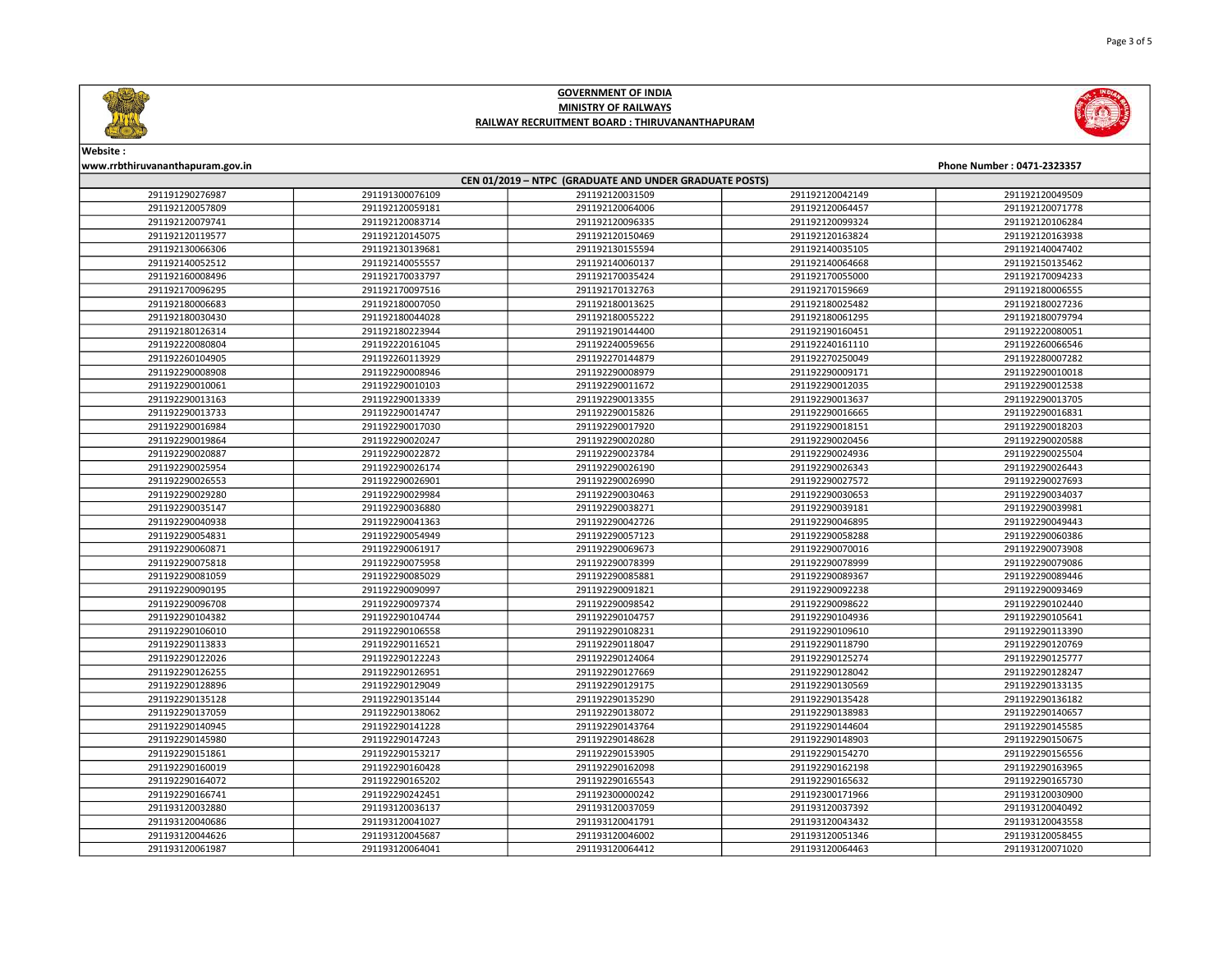



Website :

### www.rrbthiruvananthapuram.gov.in Phone Number : 0471-2323357 CEN 01/2019 – NTPC (GRADUATE AND UNDER GRADUATE POSTS) 291193120072702 291193120073172 291193120087286 291193120090812 291193120095636 291193120099331 291193120100138 291193120100217 291193120105108 291193120105597 291193120108553 291193120108742 291193120110239 291193120111317 291193120111388 291193120111647 291193120111931 291193120112323 291193120112437 291193120112530 291193120113312 291193120113693 291193120114645 291193120114813 291193120116705 291193120118099 291193120118925 291193120119576 291193120128850 291193120131556 291193120132295 291193120132495 291193120132954 291193120134256 291193120134937 291193120135048 291193120135151 291193120135315 291193120135463 291193120135504 291193120139936 291193120143090 291193120143139 291193120144066 291193120144789 291193120145053 291193120145823 291193120145910 291193120146211 291193120146218 291193120146279 291193120146284 291193120146470 291193120146563 291193120146602 291193120146800 291193120147858 291193120149559 291193120150257 291193120151720 291193120157603 291193120158330 291193120158825 291193120159191 291193120159801 291193120160143 291193120160183 291193120160272 291193120161097 291193120163147 291193120163363 291193120163792 291193120167706 291193120168576 291193120169052 291193130011994 291193130040461 291193130040968 291193130076748 291193130104881 291193130118448 291193150014551 291193150026763 291193150129828 291193160018260 291193160021987 291193160029155 291193160169020 291193170025893 291193180007102 291193190028885 291193230117620 291193260023324 291193260027017 291193270041521 291193280007395 291193280024483 291193280027193 291193290007002 291193290007877 291193290011885 291193290013202 291193290013743 291193290018473 291193290020403 291193290020609 291193290021506 291193290021686 291193290026477 291193290028883 291193290029723 291194120035503 291194120074549 291194120076235 291194120091082 291194120111674 291194130169773 291194130253710 291194140041753 291194140061408 291194140072561 291194160079586 291194170046972 291194170221229 291194180069151 291194180076685 291194180082627 291194180087259 291194180181206 291194190032389 291194190118111 291194190131732 291194220034673 291194230143213 291194240155989 291194250040522 291194260128414 291194270046124 291194270075458 291194290002954 291194290009114 291194290010149 291194290010374 291194290024847 291194290031606 291194290032119 291194290032590 291194290032686 291194290034554 291194290034558 291194290034648 291194290034803 291194290035624 291194290035682 291194290035724 291194290035762 291194290035971 291194290036002 291194290036613 291194290038001 291194290039822 291194290040700 291194290040958 291194290041975 291194290042946 291194290043162 291194290043399 291194290044533 291194290046291 291194290048704 291194290049047 291194290049617 291194290051756 291194290051776 291194290053034 291194290053435 291194290053560 291194290054252 291194290054541 291194290054742 291194290055973 291194290057701 291194290058957 291194290059216 291194290060391 291194290060419 291194290061144 291194290061466 291194290062457 291194290062901 291194290063616 291194290063780 291194290064666 291194290064854 291194290066912 291194290067413